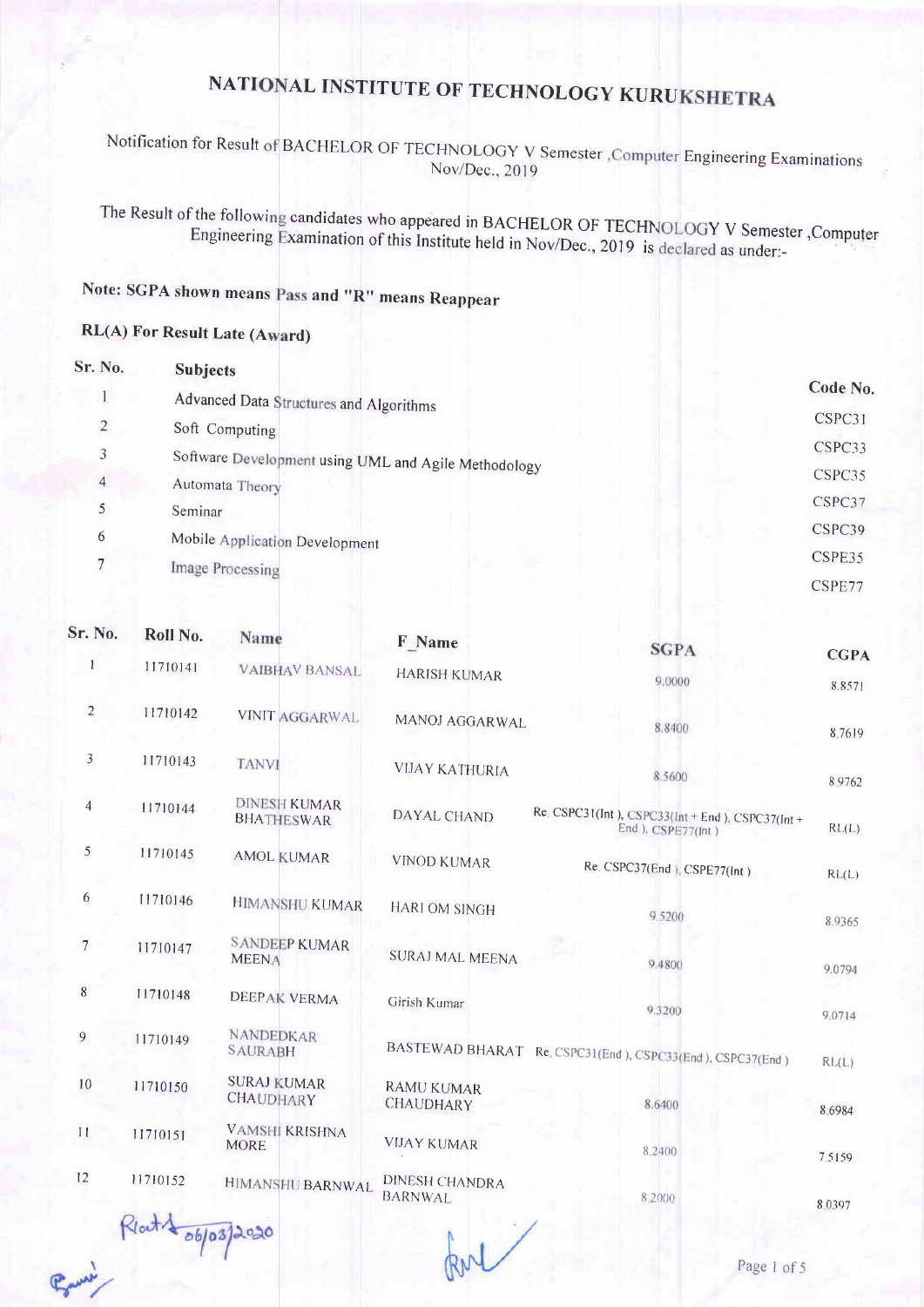#### Notification for Result BACHELOR OF TECHNOLOGY V CHNOLOGY V Semester ,Computer Engineering examinations<br>Nov/Dec., 2019

| 13 | 11710153 | NAVEEN SHARMA                 | PRAVEEN KUMAR                       | Re. CSPC31(Int + End), CSPC37(End), CSPE77(Int                                            | RL(L)     |
|----|----------|-------------------------------|-------------------------------------|-------------------------------------------------------------------------------------------|-----------|
| 14 | 11710154 | POOJA                         | VIJAY                               | 10,0000                                                                                   | 9.8492    |
| 15 | 11710155 | TIJIL JUNEJA                  | MANMOHAN JUNEJA                     | 9.0400                                                                                    | 9.1190    |
| 16 | 11710156 | <b>ANKIT SINGH</b>            | <b>RAJESH KUMAR</b>                 | 8.0400                                                                                    | 8.2857    |
| 17 | 11710157 | <b>KARUNAM GOYAL</b>          | DAVINDER KUMAR                      | 10,0000                                                                                   | 98492     |
| 18 | 11710158 | <b>AKSHIT BANSAL</b>          | <b>RAKESH BANSAL</b>                | 9,8000                                                                                    | 9.8254    |
| 19 | 11710159 | <b>ADITYA DANGAYACH</b>       | PREM PRAKASH<br><b>DANGAYACH</b>    | Re. CSPC31(End), CSPC35(End), CSPE77(End)                                                 | RL(L)     |
| 20 | 11710160 | <b>VINAY KUMAR</b>            | <b>JOGENDER SINGH</b>               | 9.4800                                                                                    | 9.4444    |
| 21 | 11710162 | <b>SONIKA</b>                 | <b>JAIVEER</b>                      | 9 3 6 0 0                                                                                 | 8 9 9 2 1 |
| 22 | 11710163 | TANYA AGARWAL                 | <b>KAMAL KUMAR</b><br><b>KANSAL</b> | 9.3200                                                                                    | 9.3492    |
| 23 | 11710164 | <b>KANISHKA TYAGI</b>         | <b>HITENDER TYAGI</b>               | 9,6400                                                                                    | 9.4365    |
| 24 | 11710165 | <b>MANAN SINGLA</b>           | <b>ANIL GUPTA</b>                   | 9.4400                                                                                    | 9,6111    |
| 25 | 11710166 | <b>GAURAV CHAND</b><br>TIWARI | PURAN CHAND<br><b>TIWARI</b>        | 8.0000                                                                                    | 8.2143    |
| 26 | 11710167 | <b>ABHINAV SAXENA</b>         | <b>ASHUTOSH SAXENA</b>              | 10,0000                                                                                   | 9.7143    |
| 27 | 11710168 | <b>UTKARSH</b>                | <b>SUDHIR TYAGI</b>                 | 7.6000                                                                                    | 74365     |
| 28 | 11710169 | NISUSHO ZHIMOMI               | ZHEVITO H SEMA                      | Re. CSPC31(lnt + End), CSPC33(lnt + End),<br>CSPC35(End), CSPC37(Int + End), CSPE35(Int + | RL(L)     |
| 29 | 11710170 | <b>NITIN</b>                  | <b>SATISH CHANDER</b>               | End), $CSPE77(Int + End)$<br>Re. CSPC37(End)                                              | 0.0000    |
| 30 | 11710171 | <b>SAURAV BAGOTIA</b>         | <b>ANIL KUMAR</b>                   | Re. CSPE77(Int + End)                                                                     | RL(L)     |
| 31 | 11710172 | MANYA GOEL                    | ANIL KUMAR GOEL                     | 9.5200                                                                                    | 9.4444    |
| 32 | 11710173 | <b>AJAY</b>                   | <b>SANJAY</b>                       | 9 0400                                                                                    | 8.6667    |
| 33 | 11710174 | <b>MILAN YADAV</b>            | <b>JAI PRAKASH</b><br><b>YADAV</b>  | Re. CSPC37(End), CSPE77(End)                                                              | RL(L)     |
|    |          |                               |                                     |                                                                                           |           |

Gent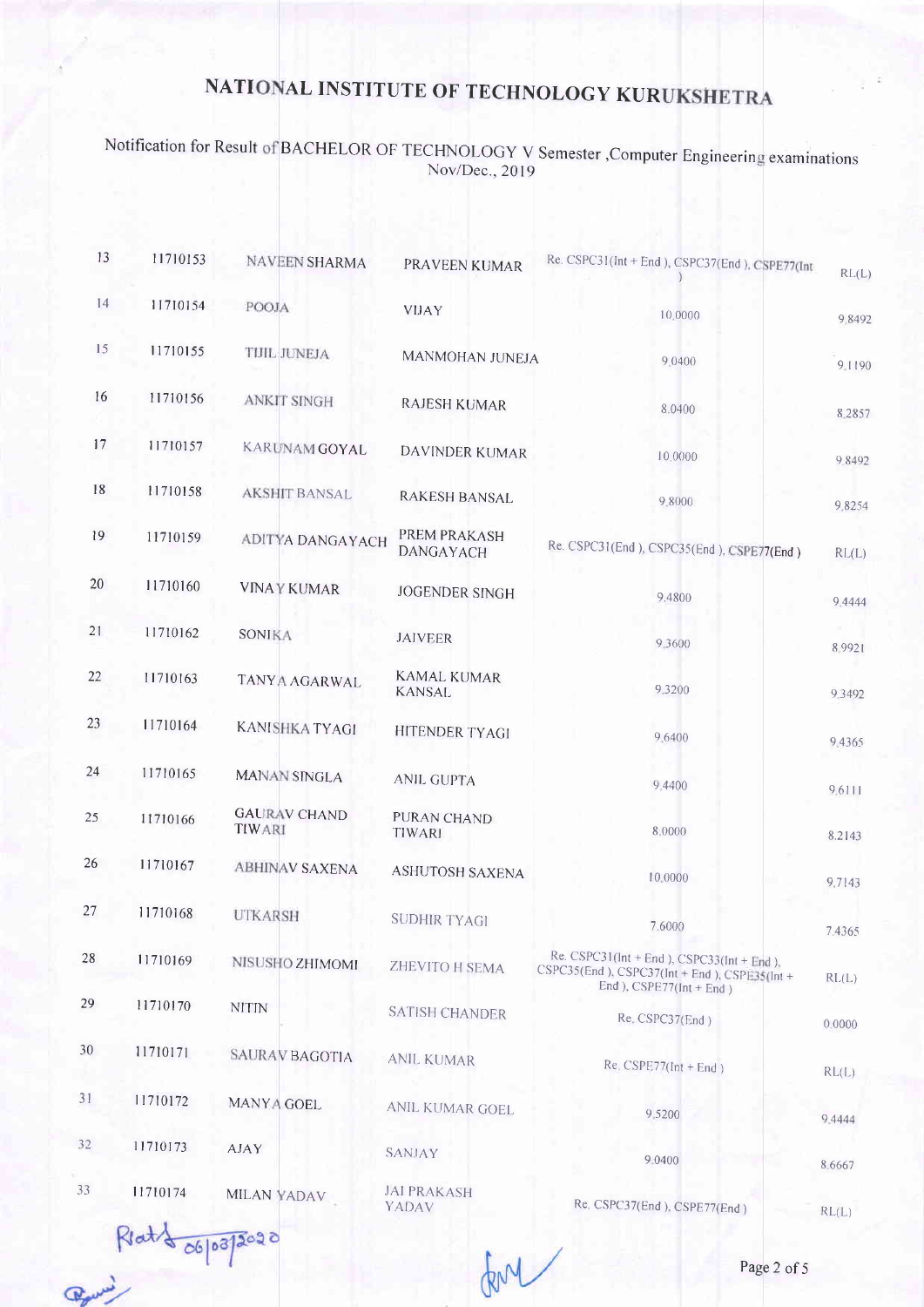# Notification for Result of BACHELOR OF TECHNOLOGY V Semester ,Computer Engineering examinations<br>Nov/Dec., 2019

| 34 | 11710175 | <b>MANISH YADAV</b>                 | <b>ASHOK YADAV</b>                    | 7.8400                                    | 8.1508 |
|----|----------|-------------------------------------|---------------------------------------|-------------------------------------------|--------|
| 35 | 11710176 | RAGHAV VERMA                        | PUSHPANDRA<br><b>VERMA</b>            | 9,6800                                    | 9.4921 |
| 36 | 11710177 | <b>ANKIT YADAV</b>                  | <b>BHUPENDER SIGNH</b>                | Re. CSPC33(End), CSPC37(End), CSPE77(End) | RL(L)  |
| 37 | 11710179 | NIDHI JINDAL                        | <b>RAJESH JINDAL</b>                  | 6.8000                                    | 66587  |
| 38 | 11710180 | <b>KARTIK YADAV</b>                 | <b>ARUN KUMAR</b><br>YADAV            | 8.8000                                    | 9.3175 |
| 39 | 11710182 | MANISH KUMAR                        | <b>SUBE SINGH</b>                     | 8.0400                                    | 8.4127 |
| 40 | 11710183 | <b>RAVINDER</b><br><b>CHOUDHARY</b> | <b>OM PRAKASH</b>                     | 9.0400                                    | 9.0635 |
| 41 | 11710184 | <b>SAHIL</b>                        | LAKHBIR SINGH                         | 6,7200                                    | 7.2302 |
| 42 | 11710185 | <b>VANSHIKA</b>                     | TAJINDER ANAND                        | 7.6800                                    | 8.5397 |
| 43 | 11710186 | PRATHAM AGARWAL                     | PANKAJ KUMAR<br><b>AGARWAL</b>        | 8.6800                                    | 9.0079 |
| 44 | 11710187 | <b>GOURAV</b>                       | <b>MOHAN LAL</b>                      | 6.4800                                    | 6.9048 |
| 45 | 11710188 | <b>SEJAL GUPTA</b>                  | <b>GIRI RAJ GUPTA</b>                 | 8.8800                                    | 9.2857 |
| 46 | 11710189 | <b>SIMRAN JAGNIK</b>                | P.D.JAGNIK                            | 7.2400                                    | 7.7540 |
| 47 | 11710190 | <b>BHAGESH DHUOPAD</b>              | <b>GOVIND SARAN</b><br><b>DHUOPAD</b> | 6,4000                                    | RL(L)  |
| 48 | 11710191 | <b>AKSHAY VERMA</b>                 | <b>SUBE SINGH</b>                     | 8.8000                                    | 8.7063 |
| 49 | 11710192 | <b>ADITI ANAND</b>                  | RAJENDRA PRASAD                       | 7.8800                                    | 7.9365 |
| 50 | 11710194 | <b>MAYANK RAJ</b>                   | <b>DINESH KUMAR</b><br><b>GUPTA</b>   | 7.5600                                    | 7.9524 |
| 51 | 11710196 | <b>APOORAV KAUSHIK</b>              | <b>ANIL KAUSHIK</b>                   | 9.8000                                    | 9.6984 |
| 52 | 11710197 | HEMANT JINDAL                       | RAMESH JINDAL                         | 7,2400                                    | 78730  |
| 53 | 11710198 | NAVEEN DHANKAR                      | <b>AMRIT</b>                          | 8.5600                                    | 8.1746 |
| 54 | 11710199 | RITWIK BHARDWAJ                     | <b>MANI KANT</b>                      | 8.4000                                    | Q7381  |

ANY

Riat do 6/03/2020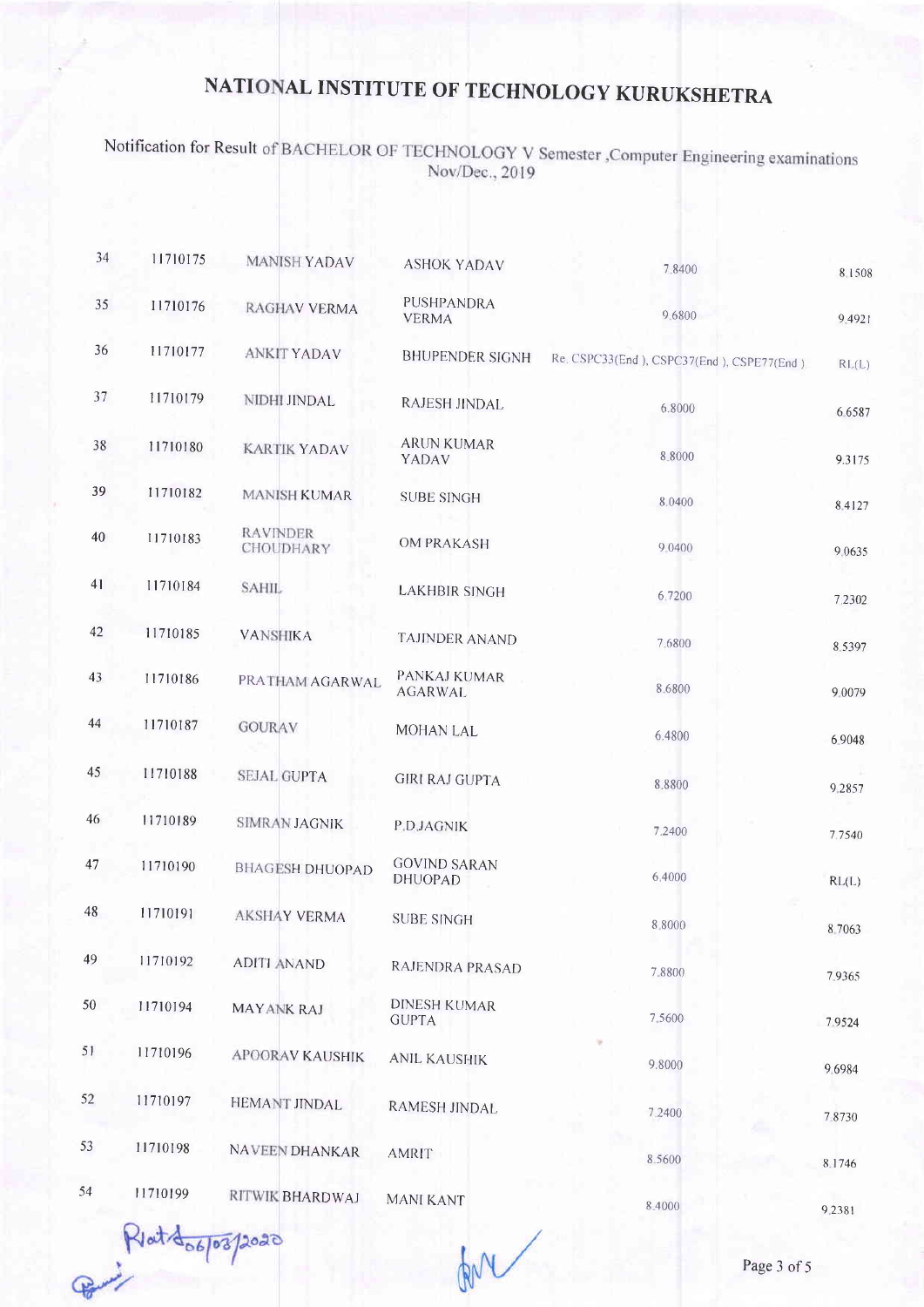### Notification for Result of BACHELOR OF TECHNOLOGY V Semester , Computer Engineering examinations Nov/Dec., 2019

| 55     | 11710200         | <b>ABHISHEK BOKEN</b>                  | <b>SATPAL BOKEN</b>                   | 7.1200    | 8 0 3 9 7   |
|--------|------------------|----------------------------------------|---------------------------------------|-----------|-------------|
| 56     | 11710201         | <b>SUSHIL KUMAR</b>                    | <b>SURAJ BHAN</b>                     | 9.0000    | 8.9603      |
| 57     | 11710203         | <b>SHIVANSHI</b><br><b>SRIVASTAVA</b>  | PANKAJ KUMAR<br><b>SRIVASTAVA</b>     | 8.7200    | 8.7857      |
| 58     | 11710204         | <b>AKSHAT KUMAR</b><br><b>REDHU</b>    | <b>RAMESH KUMAR</b>                   | 7,7200    | 8.3095      |
| 59     | 11710205         | NIKHIL VERMA                           | PURAN MAL VERMA                       | 7,8400    | 7.7937      |
| 60     | 11710208         | <b>SACHIN YADAV</b>                    | <b>NARESH KUMAR</b>                   | 7,2400    | 7.6508      |
| 61     | 11710209         | SARANSH AGARWAL                        | <b>GOPAL MITTAL</b>                   | 6.0800    | 7.3571      |
| 62     | 11710210         | <b>BIBHASH KUMAR</b>                   | SHAILENDRA<br><b>SHARMA</b>           | 6.7200    | 6.9841      |
| 63     | 11710211         | <b>ROHIT</b>                           | SATNARAYAN                            | 7.8400    | 8.4921      |
| 64     | 11710212         | <b>JAS R. MEHTA</b>                    | <b>RUCHIR MEHTA</b>                   | 7.0800    | 8 1190      |
| 65     | 11710213         | <b>BANOTH AAKASH</b>                   | <b>BANOTH. RAMESH</b>                 | 8.0000    | 8.0794      |
| 66     | 11710214         | SAURABH S. GAIKWAD SUNIL GAIKWAD       |                                       | 7.1200    | RL(L)       |
| 67     | 11710215         | MANISH MASIWAL                         | P.C MASIWAL                           | 9,4800    | 9 3 4 9 2   |
| 68     | 11710217         | <b>AMIT KUMAR</b>                      | <b>HANSRAJ</b>                        | 7.7200    | 7.8175      |
| 69     | 11710218         | MAYANK ADHIKARI                        | <b>SHYAM SINGH</b><br><b>ADHIKARI</b> | 8.6800    | 86111       |
| $70\,$ | 11710219         | <b>AVNEESH KUMAR</b><br><b>SINGHAL</b> | <b>SANJEEV KUMAR</b><br><b>GUPTA</b>  | 8.6800    | 8.8254      |
| 71     | 11710220         | <b>GAURAV YADAV</b>                    | RAM SARAN YADAV                       | 9.0000    | 8.8333      |
| 72     | 11710221         | HARSHKIRAT SINGH                       | <b>KANWALJIT SINGH</b>                | 8.8400    | 9.1111      |
| 73     | 11710222         | SAKSHI MEHTA                           | <b>VIPIN KUMAR</b>                    | 9 9 6 0 0 | 99127       |
| 74     | 11710223         | <b>RESHOV ROY</b>                      | <b>SWAPAN KUMAR</b><br><b>ROY</b>     | 8.7200    | 9.0873      |
| $75\,$ | 11710224         | SAURABH MUKHERJEE                      | <b>BISHWAJIT</b><br><b>MUKHERJEE</b>  | 8.8400    | 9.1270      |
|        |                  |                                        |                                       |           |             |
|        | Mat 2005/03/2020 |                                        | Gene                                  |           | Page 4 of 5 |

Page 4 of 5